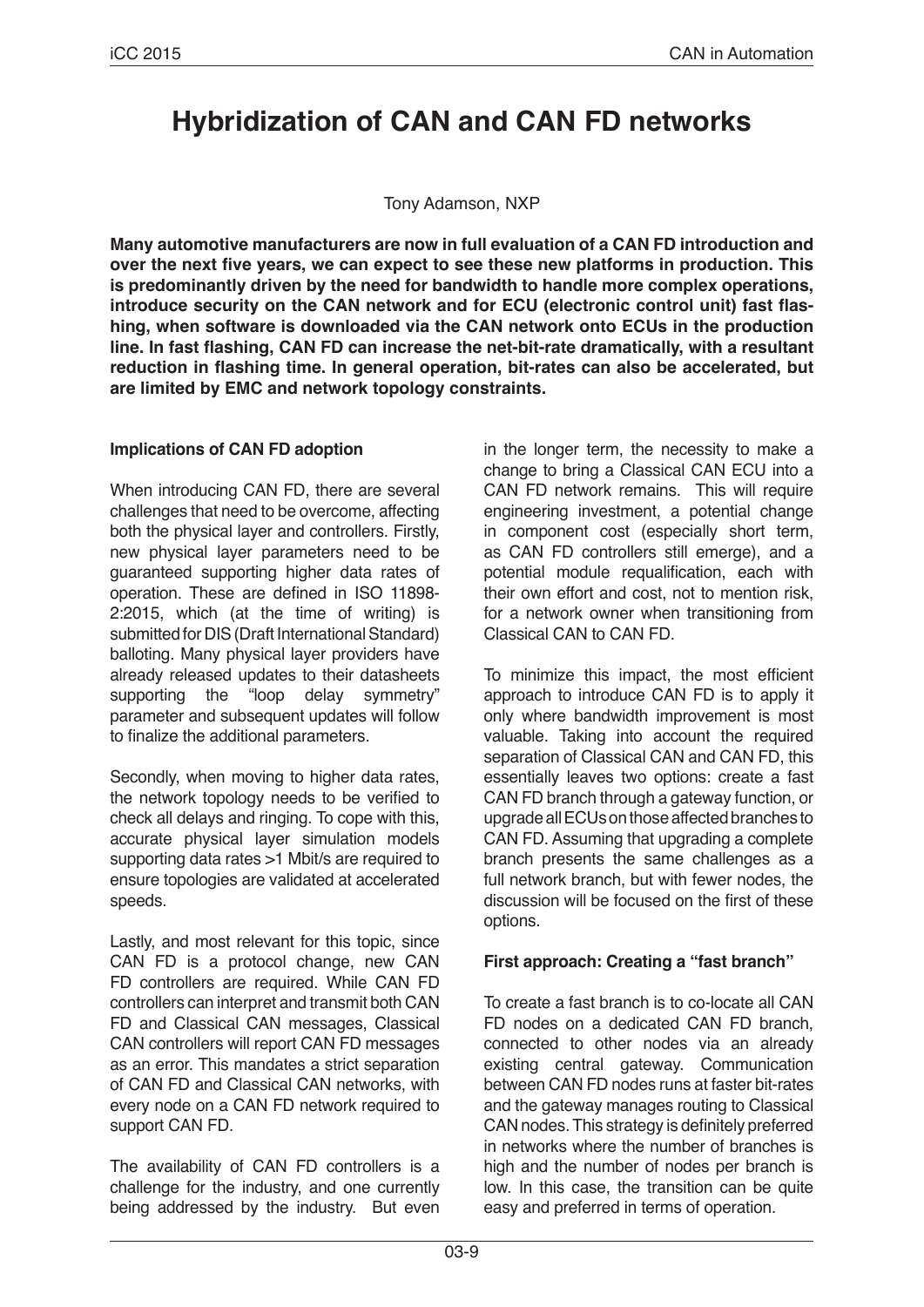

*Figure 1: Options for partial CAN FD migration of a vehicle network.*

For networks with fewer branches, or where the number of nodes per branch is higher, this approach can be more problematic. It implies that branches are no longer organized by function, but by technology. This creates additional routing via the gateway and prevents a domain-based security approach with rigid access control being implemented. It also has a fundamental scalability problem (if an extra ECU is upgraded, it must be moved to the physically different fast branch, on which the wiring will be non-optimized for ringing).

## **A different solution: hybrid networks**

Having already seen that a complete upgrade of either a branch or network comes with its own costs, an alternative remains to be considered: a hybrid network of Classical CAN and CAN FD nodes, where only data intensive functions and messages are upgraded and the rest remain on Classical CAN. This minimizes upgrade costs by restricting them to only those ECUs that are required to be upgraded and maximizes the re-use of existing Classical CAN FCU<sub>S</sub>

A solution to do this for the ECU fast-flashing usecase has already been realized with the introduction of the "FD Passive" extension to partial networking, available in NXP's TJA1145/FD and UJA1168/FD. Prior to a CAN FD transmission, all Classical CAN nodes are put into selective wake-up mode with the FD Passive function in the transceiver active. Once completed, the CAN FD communication begins to flash the ECUs. The CAN FD Frame Identifier in the frame – the "FDF" bit – is detected in the FD passive transceiver and the frame is dropped, avoiding any CAN FD frames being seen by the Classical CAN controllers, thus avoiding any errors. Once CAN FD communication has completed, the network wakes all Classical CAN nodes and the network begins communicating with Classical CAN again. FD Passive is an elegant solution to resolve the ECU fast-flashing use-case, but it is not applicable for general operation, due to its additional network management operations.

In the ideal case, a true hybrid solution for general operation must fulfill strict requirements, in order to function correctly and deliver the true benefits of a hybrid approach:

- It must be a drop-in replacement to existing HS-CAN transceivers,
- It must not imply any software changes and must work seamlessly with Autosar,
- It must fully comply with the rules of ISO11898-1 and -2,
- It must allow CAN FD and Classical CAN messages to arbitrate against each other,
- It must support all low-powers of HS-CAN transceivers (both 8- and 14-pin devices),
- It must ensure no messages are lost and all ECUs stay synchronized to the bus at all times,
- It must handle all error scenarios on the bus.

To fulfill these requirements, NXP defined the FD Shield technology – a smart transceiver able to dynamically filter CAN FD messages on the network, while being a drop-in replacement for conventional HS-CAN transceivers. No additional software changes are required, nor are any additional components; this ensures migration costs for an existing ECU are limited to changing the HS-CAN transceiver to FD Shield as a drop-in replacement.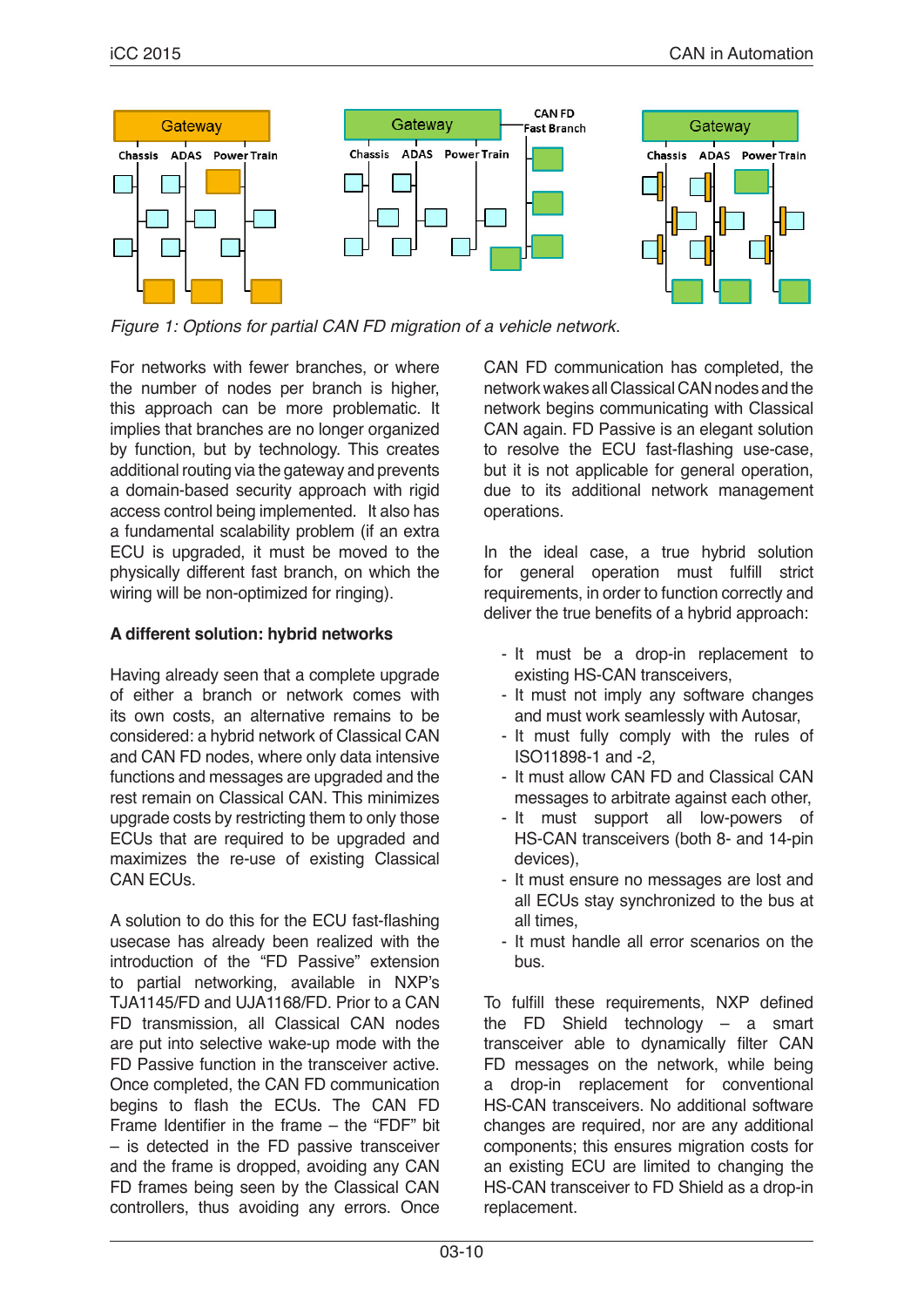

*Figure 2: FD Shield set up within a Hybrid CAN FD and Classic CAN Network*

# **Technical implementation of FD Shield**

In its simplest terms, FD Shield essentially manipulates the TXD and RXD lines of a Classical CAN controller, based on what is received on the network. FD Shield works by having an integrated CAN FD controller and a highly accurate oscillator in the transceiver itself. As a frame arrives, the SOF and ID of the frame are passed to the CAN controller as usual. On receiving an "FDF" bit, indicating a CAN FD frame, which would cause a Classical CAN controller to generate an error, the FD Shield sets and holds its RXD output to dominant. After 6 bits, the shielded Classical CAN controller generates a stuff error, but the error frame's TXD signal is blocked by the FD Shield towards the CAN lines, so it does not disturb the bus. The Classical CAN controller then waits for RXD to return to recessive (ISO 11898-1: "10.4.4.3 Error delimiter [...] After sending an error flag, each node shall send recessive bits and monitors the bus until it detects a recessive bit.").

FD Shield continues to listen to the bus and at the end of the CAN FD frame (during the

acknowledge field) it releases RXD to reflect the status of the bus again. This triggers the shielded CAN controller to send the (recessive) error delimiter, which concurrently occurs with the CAN FD controllers processing the end of frame field (EOF). The error delimiter and the EOF end at the same point in time, thus bringing the shielded Classical CAN and CAN FD controllers immediately back in synch; both types of controllers are now ready to start the next SOF and can arbitrate their frames against each other.

The consequence of this approach is that the Classical CAN controller increments its receive error counter by at least 9 (but possibly more) for each CAN FD frame and decrements it by 1 for each Classical CAN frame received. The Classical CAN controller will therefore likely become 'error passive' unless there is a high ratio of Classical CAN vs. CAN FD frames. Being 'error passive' means the CAN controller has to wait an additional 8 bit times after a successful transmission before starting the next (see ISO 11898: section 'suspend transmission'). But, since the time penalty only applies to consecutive transmissions and the